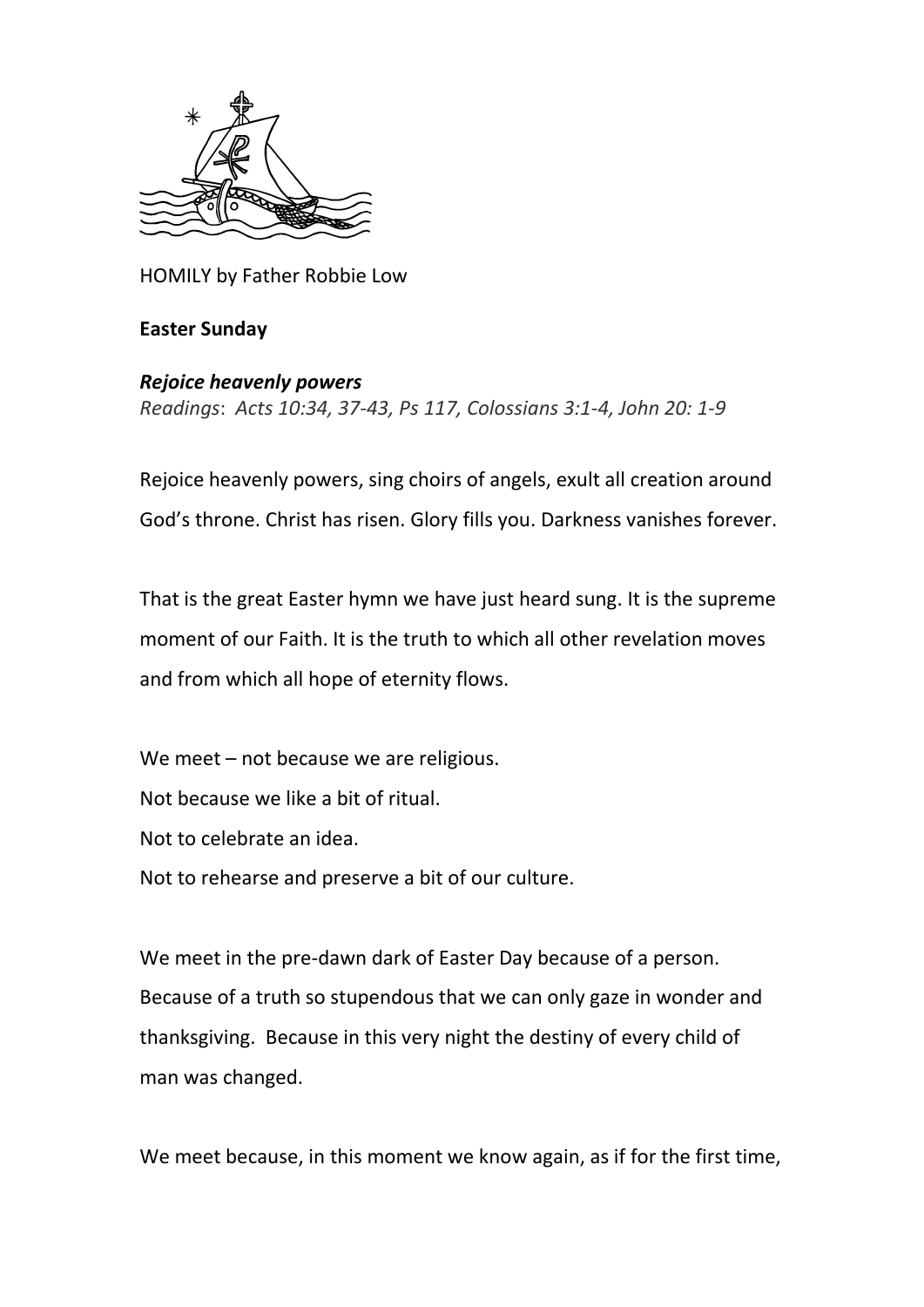the purpose of our creation and the end for which were we fashioned.

At the heart of everything is Jesus Christ, Son of Mary, Son Of God. In Him the God of all, the creator of the Cosmos, has chosen to dwell. In this moment in the history of Man, the very I AM of God, the Logos, the Word which brought all things into being, has manifested from the Annunciation at Nazareth down the dusty years to the hilltop of Calvary, in our flesh and blood.

Taking on our life, purging our sin, defeating our death on the Cross, Jesus, true God and True Man, has transformed our future from the dust of death to the heights of glory in the eternity of Paradise with God.

Christ has broken down the doors of death and lifted Adam and Eve, man and woman, out of the shadows, out of the exile from God and lifted us up to the true inheritance of the sons and daughters of God.

When we come to celebrate the first Mass of Easter, the Mass of the Resurrection which informs and runs like a golden thread through every Mass, the Holy Spirit, from the eternity of God, makes present in our time, our little local NOW, the sacrifice of Calvary and the glory of the Risen Lord.

When we receive that bread and wine, now transformed into the Body and Blood of Christ, the Living One, we take into ourselves the mystery of our salvation, what St. Ignatius of Antioch calls, 'The Medicine of Immortality'.